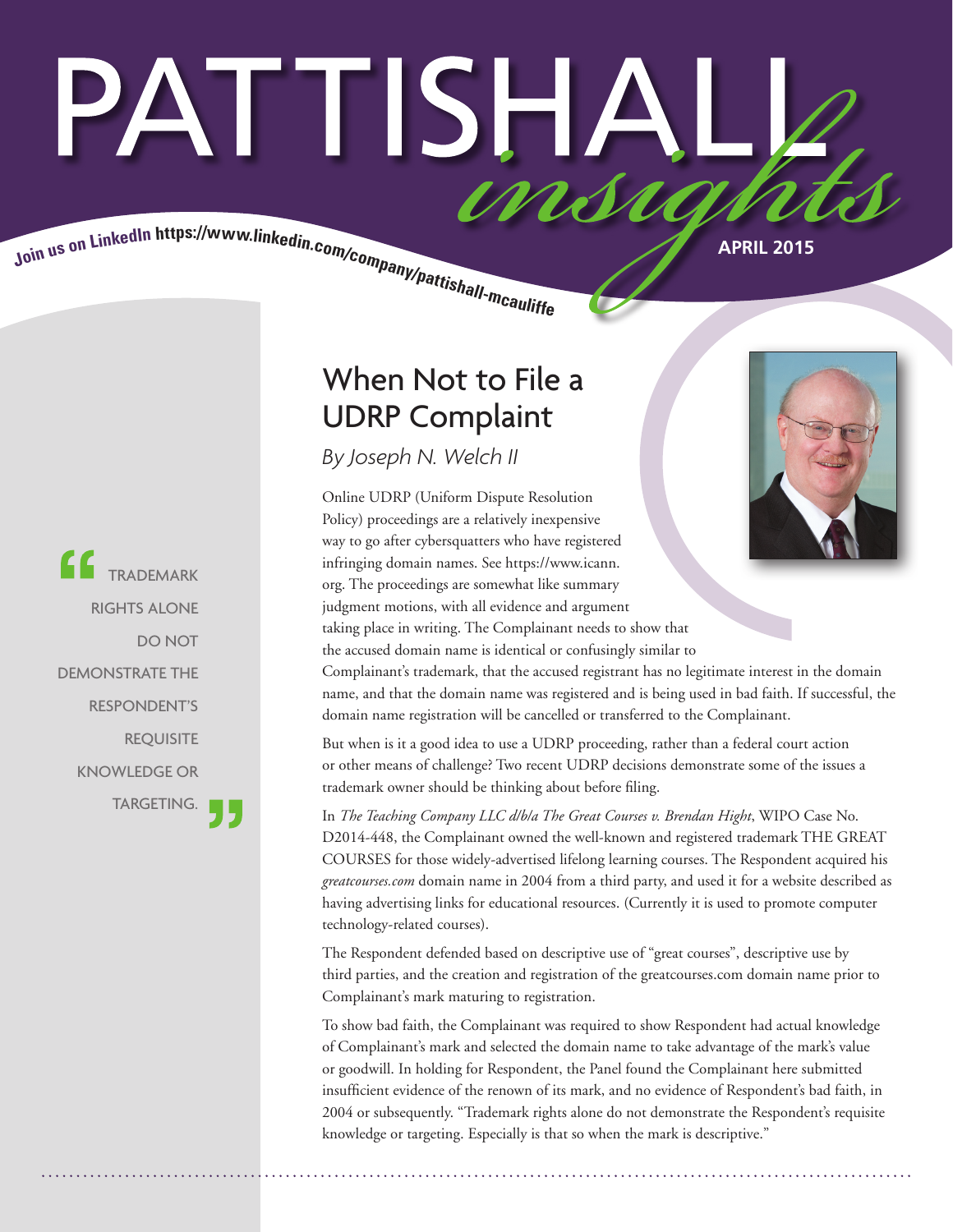In *Nationwide Mutual Insurance Company v. Tim Parker*, WIPO Cast No. D2014-0655, the Complainant was the well-known company which had provided insurance and financial services for almost 60 years under its registered NATIONWIDE mark. Respondent was an individual who provided online automobile loan financing services on websites under the three disputed domain names: *nationwideautoapproval.com*, *nationwideautocredit.com*, and *nationwideautolending.com*.

Respondent's domain names therefore included the Complainant's mark for similar services, but relief was denied. Where did Complainant fall short?

The Panelist explained that "policy was not intended to permit a party who elects to register or use a common term or terms as a trademark to bar others from using the common term in a domain name, unless it is clear the use involved is seeking to capitalize on the goodwill created by the trademark owner."

Nationwide Insurance did effectively demonstrate the strength and reputation of its NATIONWIDE marks. But Nationwide Insurance had not registered its mark for auto loans, and its evidence of common law use for auto loans was limited to use in connection with members of one credit union, not the general public. This contributed to the Respondent making "a plausible claim of descriptive use" that was not sufficiently rebutted by Complainant.

What might either of these Complainants have done differently? Obviously, there may well be circumstances that we are unaware of that affected the choices that were made. However, normally in this position, the Complainant is going to first want to show what essentially is the renown of its trademark – sales and advertising figures, examples of high profile advertising, media mentions, industry rankings, that kind of thing. According to the Panel, The Great Courses didn't effectively do that, and Nationwide apparently didn't sufficiently do it for the key area of auto loans. A NATIONWIDE registration covering auto loans apparently would have helped, too.

More importantly, both of these disputes may not have been well-suited to UDRP proceedings. In UDRP proceedings, a showing of bad faith is essential. How do we normally obtain evidence of bad faith in trademark disputes? Through discovery, that is, through documents, depositions, admissions and so on. There is no discovery in these "come-as-you-are" online UDRP proceedings. So a potential Complainant is normally going to need the Respondent's bad faith to be pretty obvious if the Complainant is invoking the UDRP – evidence of an intentional association on the Respondent's website, for example, or the lack of any credible good faith explanation for incorporating someone else's well-known non-descriptive mark into the domain name.

Descriptive marks obviously are problematic in UDRP proceedings. The Complainant typically needs to show consumer recognition of the trademark, and to overcome the Respondent's defense of descriptive use by showing bad faith. In a federal court action, likely confusion, and perhaps dilution, can be asserted, with no need to show bad faith. A federal court action also may be a better choice if the dispute is highly factual, involves non-UDRP issues as well as alleged cybersquatting, or there is a significant possibility of a damages award.

UDRP proceedings are much less expensive than federal court litigation, but less expensive doesn't always mean the expense is worthwhile.

**A FEDERAL COURT** ACTION MAY BE A BETTER CHOICE.

This newsletter is offered for general informational purposes only. It does not constitute legal advice and your receipt of it does not create an attorney-client relationship. Under the Illinois Rules of Professional Conduct, the content of this newsletter may be considered advertising material.

©20151 PMNH&G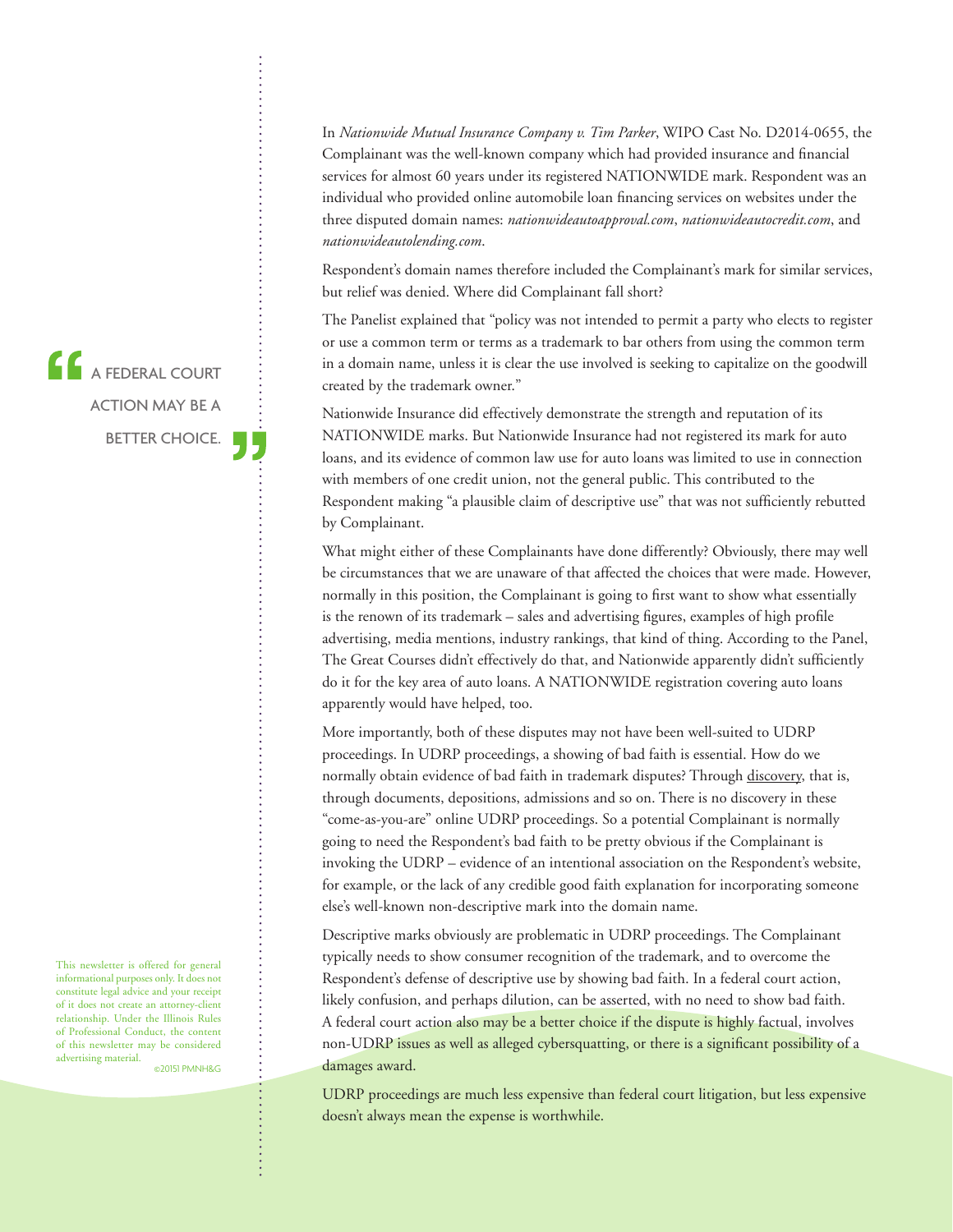

#### APPOINTMENTS

#### ■ Seth I. Appel

Seth has been appointed Co-Chair of the Midwest Chapter of the Copyright Society of the U.S.A.

#### ■ Ashly Iacullo Boesche

Ashly has been appointed President-Elect of the Chicago Intellectual Property Alliance. She was also named as the Chair of the Infrastructure Committee.

#### ■ Bradley L. Cohn



Brad has been reelected to the Board of Directors for the Illinois Institute for Continuing Legal Education.

#### ■ Jonathan S. Jennings

Jonathan was appointed to the Nominating Committee of the Chicago Bar Association.

#### ■ Robert W. Sacoff

Bob has been appointed by Intellectual Property Owners to its Planning Committee for the IPO Annual Meeting in Chicago from September 27-29, 2015.

#### **PRESENTATIONS**

#### ■ Phillip Barengolts



Phil spoke to the Intellectual Property Committee of the Chicago Bar Association Young Lawyers

Section on the "Supreme Court's Recent Lanham Act Decisions" on April 19.

#### ■ Ashly Iacullo Boesche

Ashly moderated a Chicago Bar Association panel on April 7, entitled "Perspectives from In-House IP Counsel." She will also be speaking on "Trademarks in Practice: Searching, Clearance and the Application Process in the U.S." at the Practising Law Institute's Understanding Trademark Law in the Global Marketplace Program in Chicago on June 16, and in New York on July 14.

#### ■ Jessica A. Ekhoff



Jessica spoke on "Gray Market Goods," as a guest speaker at a Chicago-Kent College of Law Trademarks Class on March 23.

Jessica also spoke on "Advertising in the Food Industry: How to Avoid Getting into Hot Water," at Good Food Business Accelerator at 1871, in Chicago on April 6.

#### ■ Andrew R. W. Hughes

Andrew was a panelist on "Law 101: Careers in Intellectual Property" at Northwestern University School of Law on March 17.

#### ■ Belinda J. Scrimenti

Belinda spoke as a panelist on an American Bar Association webinar titled: "Do You Hear What I Hear?: Advising Clients on the Registration of Non-Traditional Trademark Sounds," on March 5.

#### ■ Joseph N. Welch II

Joe spoke on "Tacking Your Practice Through Confusing Winds," at the Practising Law Institute's Advanced Trademark Law Annual Review 2015 in New York City on March 24.

#### ■ Uli Widmaier

On May 12, Uli will co-present a Strafford Live CLE Webinar on the recent Supreme Court decision in *B&B Hardware*, which held that decisions by the Trademark Trial and Appeal Board may have preclusive effect in subsequent federal court litigation.

#### PUBLICATIONS

#### ■ Seth I. Appel

Seth's case note, "Trademark Tacking is a Question of Fact, Properly Decided by a Jury, U.S. Supreme Court Holds," was published in the February edition of *AIPPI e-News*.

#### ■ David C. Hilliard, Joseph N. Welch II and Janet A. Marvel

At the 2015 Annual INTA Meeting in San Diego in May, LexisNexis Publishing will launch the 7th edition of *Trademarks and Unfair Competition*, a treatise co-authored by David, Joe and Janet.

#### ■ Jonathan S. Jennings



Jonathan's article entitled "Developing Domain Name Enforcement Options" will be published this spring in the *Franchise Law Journal* (Vol.

34-4/Spring 2015). Jonathan is also a columnist for the PTMG newsletter *Law, Lore & Practice* covering U.S. updates, and will publish his first article in May. Finally, Jonathan once again authored the update to the Illinois chapter of the International Trademark Association's *U.S. State Trademark and Unfair Competition Law* with the assistance of Andrew Hughes.

#### **TEACHING**

#### ■ Jonathan S. Jennings

Jonathan will teach a summer course online at The John Marshall Law School on Right of Publicity law.